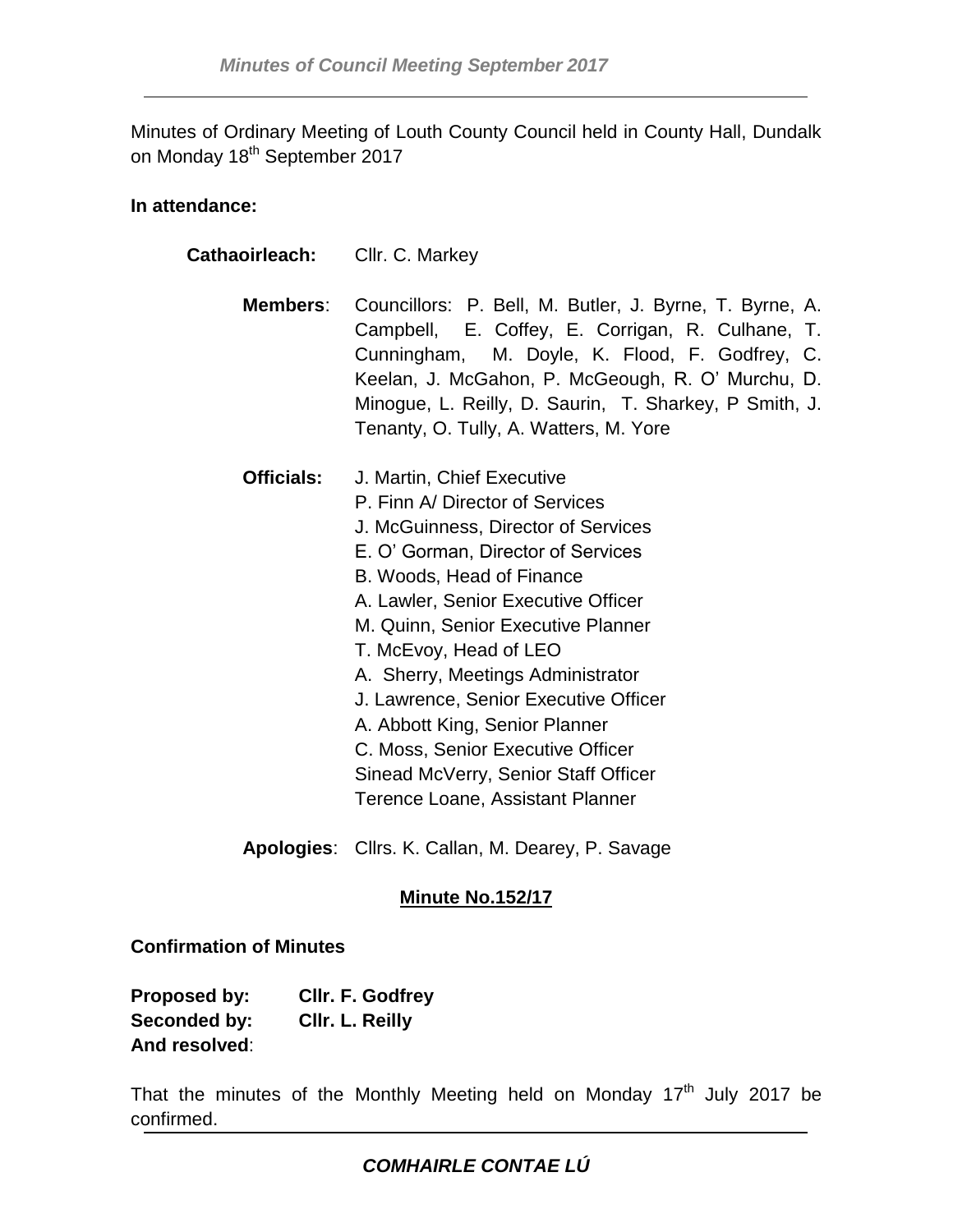# **Minute No.153/17**

#### **Matters arising**

There were no matters arising

## **Minute No. 154/17**

### **Minutes for noting**

The following minutes were noted by the members.

Corporate Policy Group 6th July 2017

Borough District of Drogheda 3rd July 2017

Municipal District of Dundalk 4th July 2017

Municipal District of Ardee 6th July 2017

JPC Steering Committee 27th February 2017

Dundalk Local Policing Forum 25th April 2017

Drogheda Local Policing Forum 24th April 2017

Ardee Local Policing Forum 27th April 2017

Planning & Environment SPC 7th June 2017

Infrastructure, European & Cross Border SPC 27th April 2017

## **Minute No. 155/17**

#### **Chairman's Report – Corporate Policy Group Meeting held on 7th September 2017**

The Cathaoirleach reported to the members that the minutes of the meeting of  $6<sup>th</sup>$ July were approved and the draft agenda for the September meeting was considered and agreed. The list of Conferences & Events was considered and recommended and the Councillors Community Grants (35) were noted and approved. It was also agreed that the consideration of the Annual Report 2016 would be added to the agenda subject to it being ready for circulation in time for the meeting.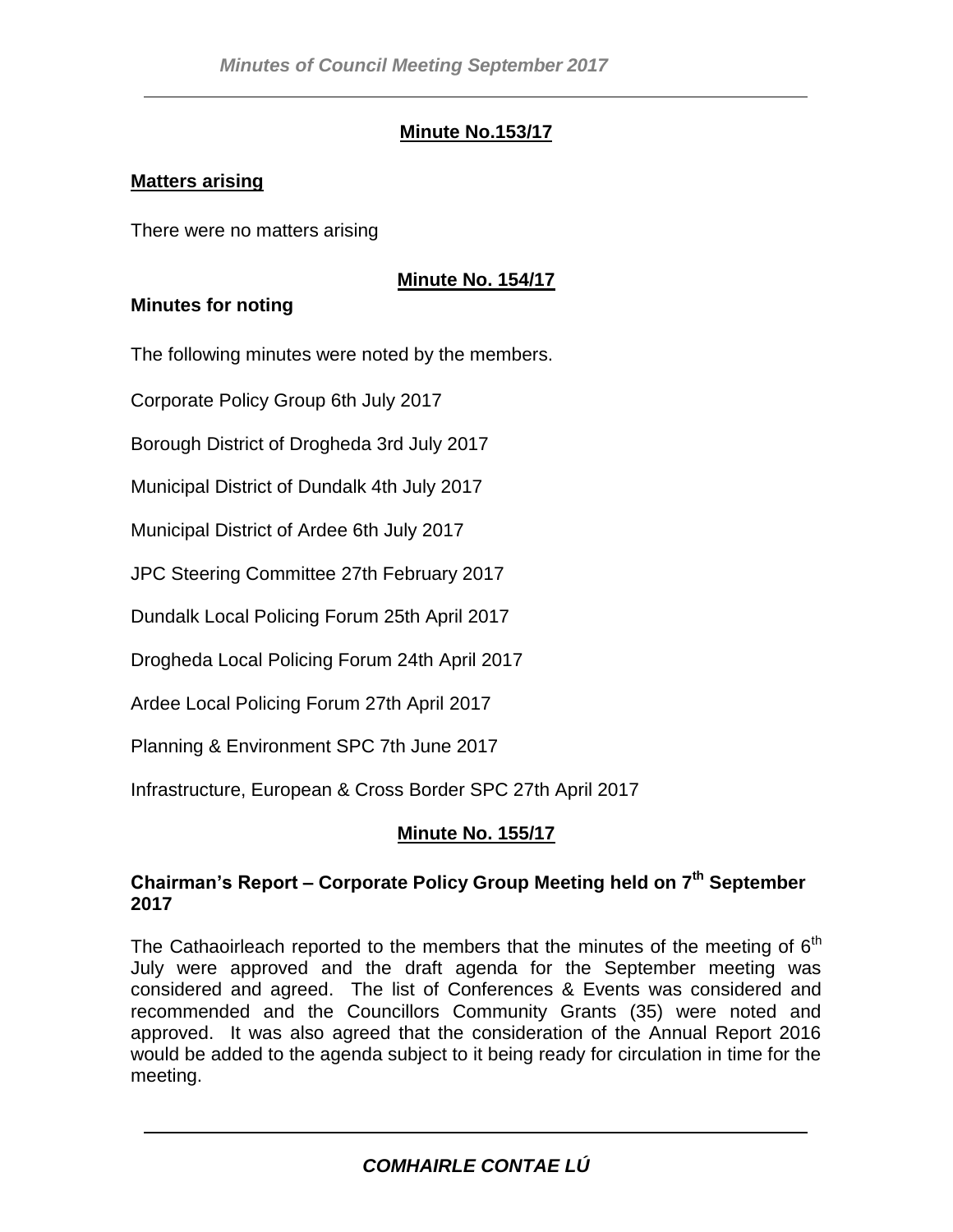The members agreed the nomination of Mathew McGreehan as the farming/agriculture representative on the Local Community Development Committee. The issue of broadcasting the Council meetings was raised and the executive undertook to report back to the members as soon as possible. It was agreed to schedule a briefing by the Local Water and Communities Office directly after the Council meeting in relation to the draft River Basin management Plan.

# **Minute No.156/17**

#### **Casual Vacancy**

To consider the filling of the Casual Vacancy in accordance with Section 19 of the Local Government Act, 2001 as amended arising from the resignation of Councillor Jennifer Green as per letter submitted on 30th August 2017

| Proposed by:  | Cllr. E. Corrigan       |
|---------------|-------------------------|
| Seconded by:  | <b>CIIr. A. Watters</b> |
| And resolved: |                         |

That Anne Campbell shall fill the Casual Vacancy on Louth County Council arising from the resignation of Cllr. Jennifer Green. The Members wished outgoing Cllr. Green well and along with the Chief Executive welcomed Cllr. Anne Campbell onto the Council.

#### **Minute No.157/17**

#### **Casual Vacancy**

To consider the filling of the Casual Vacancy in accordance with Section 19 of the Local Government Act, 2001 as amended arising from the resignation of Councillor Kevin Meenan as per letter submitted on 12<sup>th</sup> July 2017

**Proposed by: Cllr. P. McGeough Seconded by: Cllr. E. Corrigan And resolved**:

That Ruairi O Murchu shall fill the Casual Vacancy on Louth County Council arising from the resignation of Cllr. Kevin Meenan. The Members and Chief Executive paid tribute to Cllr. Meenan for his long and dedicated service and wished him well and welcomed Cllr. Ruairi O Murchu onto the Council.

# *COMHAIRLE CONTAE LÚ*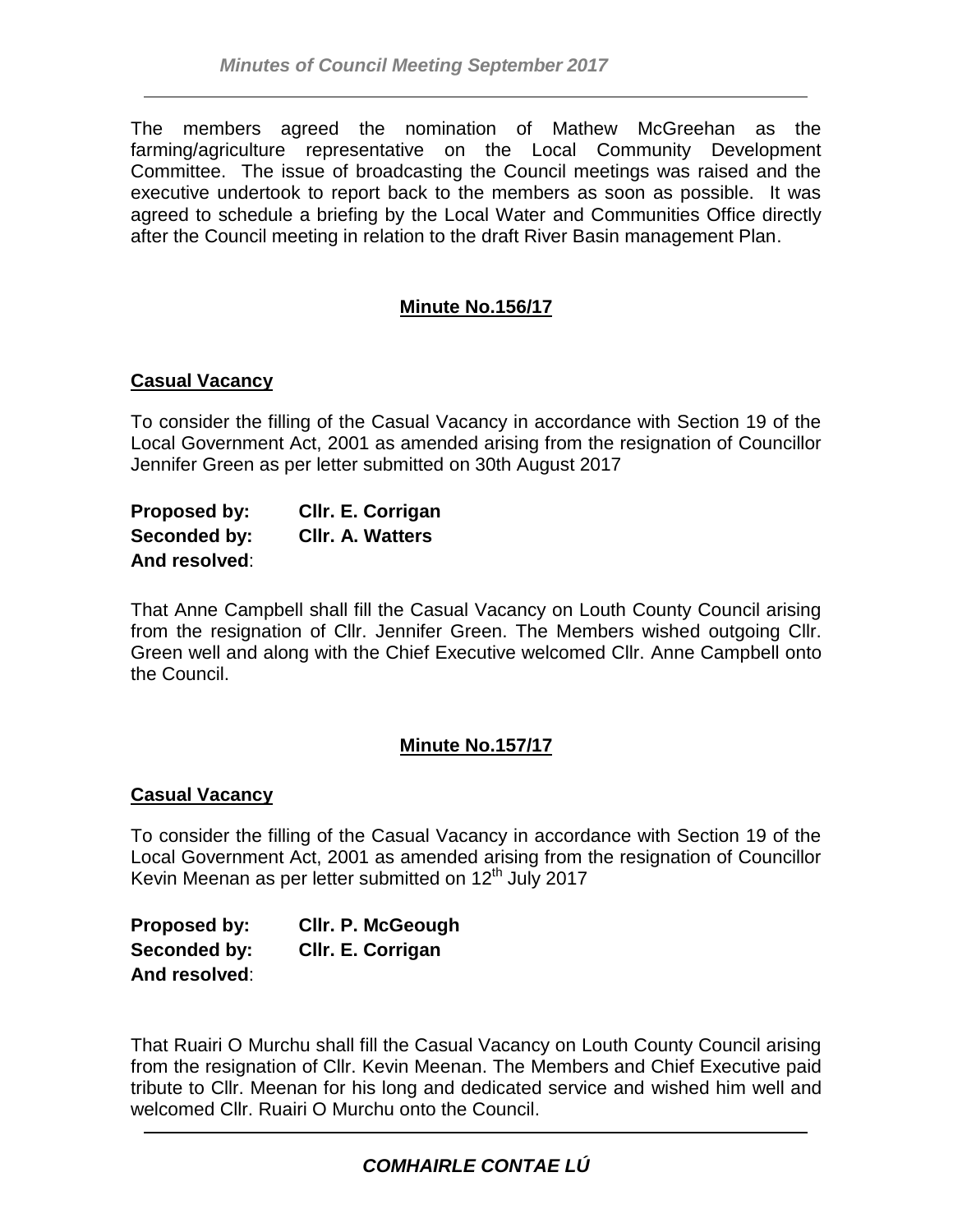### **Minute No. 158/17**

#### **Membership of Housing SPC**

**Proposed by: Cllr. J. Byrne Seconded by: Cllr. P. McGeough And resolved**:

That Cllr. Ruairi O Murchu shall fill the vacancy on the Housing SPC arising from the resignation of Cllr. Kevin Meenan.

#### **Minute No. 159/17**

#### **Membership of Planning & Environment SPC**

| Proposed by:  | <b>CIIr. A. Watters</b> |
|---------------|-------------------------|
| Seconded by:  | CIIr. K. Flood          |
| And resolved: |                         |

That Cllr. Anne Campbell shall fill the vacancy on the Planning & Environment SPC arising from the resignation of Cllr. Jennifer Green.

#### **Minute No. 160/17**

#### **Membership of Traveller Accommodation Consultative Committee**

**Proposed by: Cllr. D. Saurin Seconded by: Cllr. J. Byrne And resolved**:

That Cllr. Anne Campbell shall fill the vacancy on the Traveller Accommodation Consultative Committee arising from the resignation of Cllr. Kevin Meenan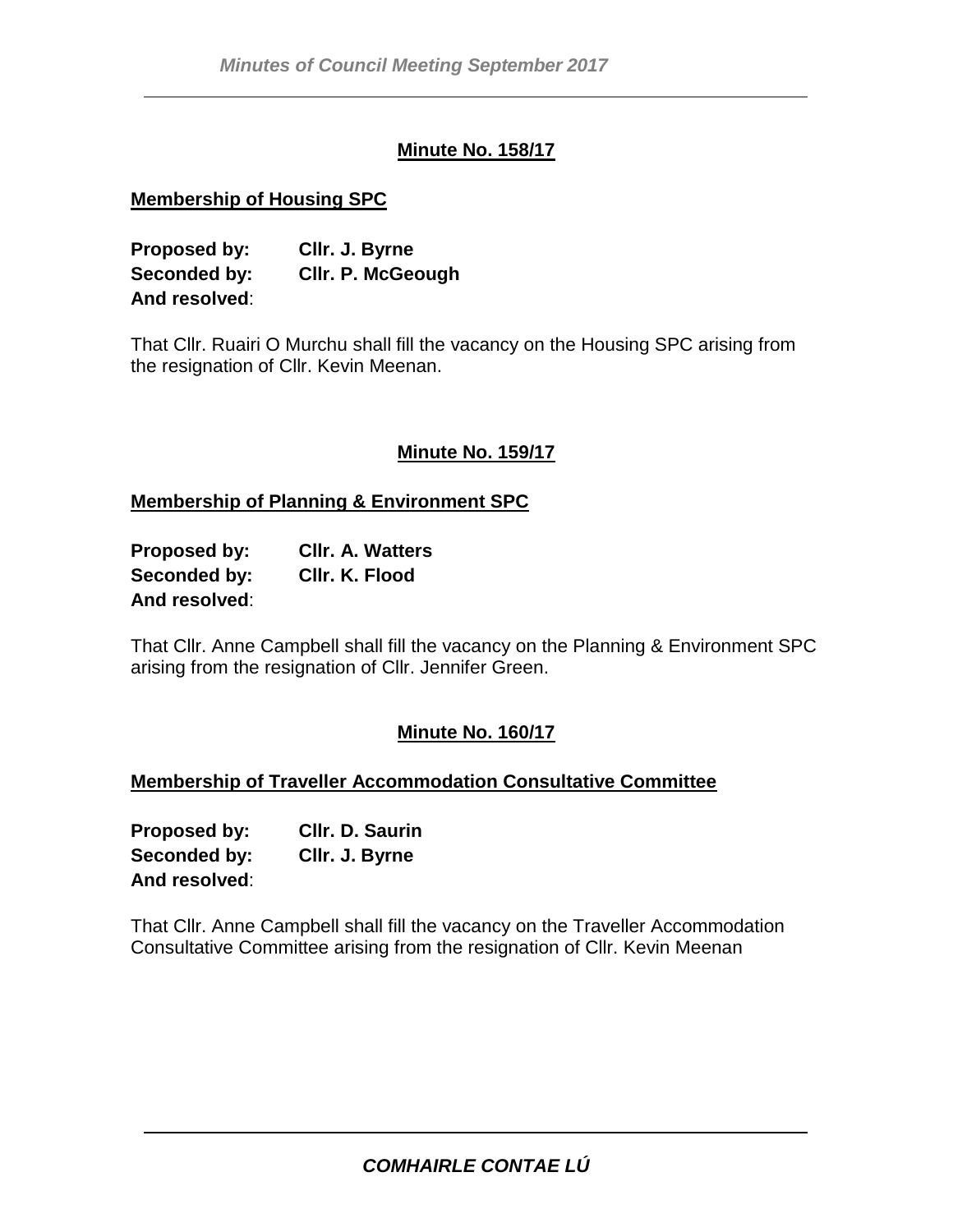### **Minute No. 161/17**

#### **Local Property Tax 2018**

The Chief Executive informed the members that a 15% increase in the rate of Local Property Tax would result in additional revenue of €1.4m for the Council, which the members could ring-fence for a specific purpose

Following a debate on the Local Property Tax for 2018 the following proposals were put to the meeting

| Proposed by: | CIIr. M. Butler |
|--------------|-----------------|
| Seconded by: | CIIr. E. Coffey |

To increase the Local Property Tax by 15% - Ring-fenced for Social Housing

There followed a roll call vote, the result of which is as follows:

**For:** Cllr: M. Butler

#### **Total One (1)**

**Against:** Cllrs: P. Bell, J. Byrne, T. Byrne, A. Campbell, E. Coffey, E. Corrigan, R. Culhane, T. Cunningham, M. Doyle, K. Flood, F. Godfrey, C. Keelan, C. Markey J. McGahon, P. McGeough, R. O' Murchu, D. Minogue, L. Reilly, D. Saurin, T. Sharkey, P Smith, J. Tenanty, O. Tully, A. Watters, M. Yore

## **Total Twenty Five (25)**

**Absent:** Cllrs: K. Callan, M. Dearey, P. Savage

## **Total Three (3)**

| Proposed by: | Cllr. M. Doyle   |
|--------------|------------------|
| Seconded by: | CIIr. J. McGahon |

To increase the Local Property Tax by 5%– Ring-fenced for road improvements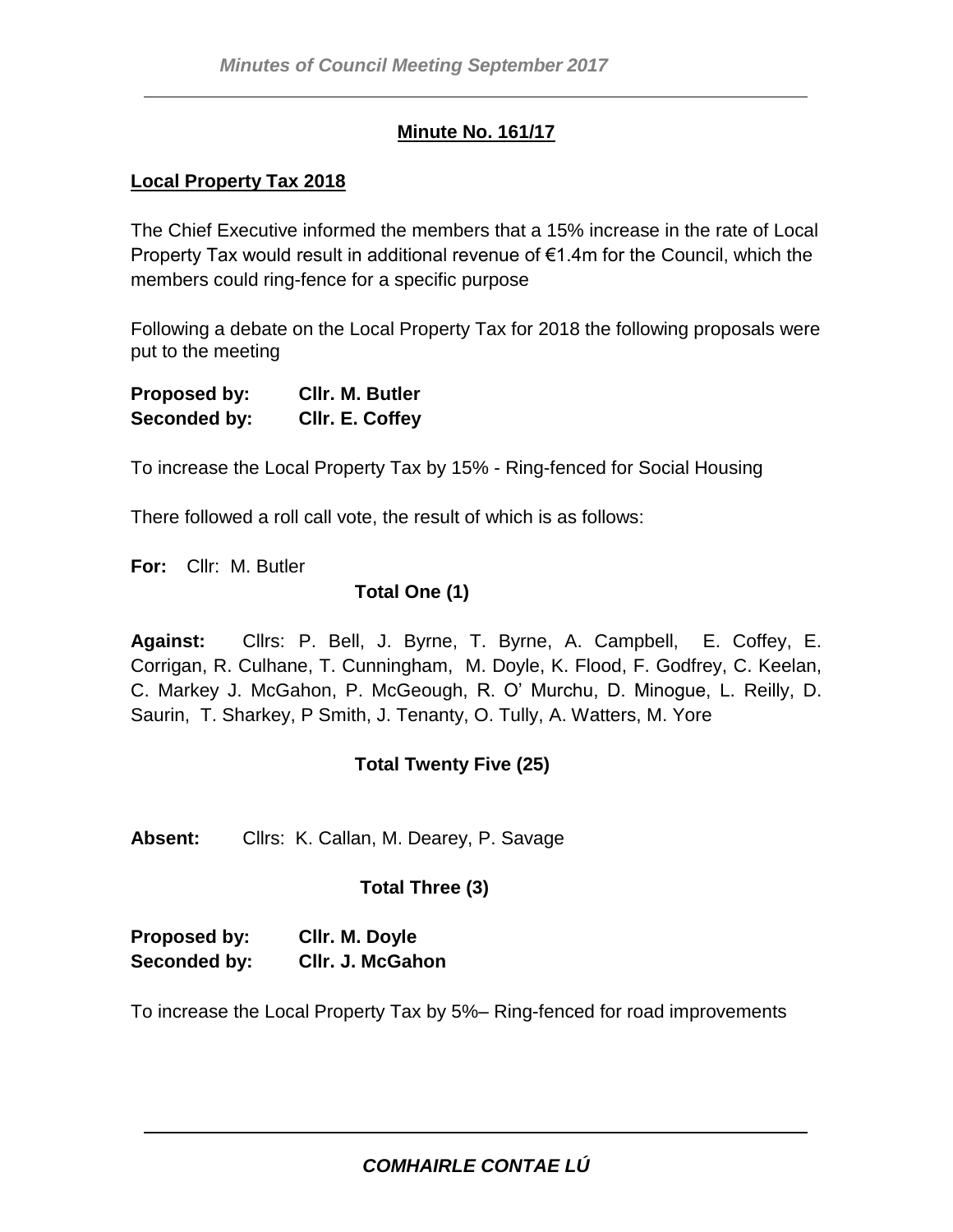There followed a roll call vote, the result of which is as follows:

**For:** Cllrs: R. Culhane, M. Doyle, C. Markey, J. McGahon, D. Minogue, O. Tully

# **Total Six (6)**

**Against:** Cllrs: P. Bell, M. Butler, J. Byrne, T. Byrne, A. Campbell, E. Coffey, E. Corrigan, , T. Cunningham, K. Flood, F. Godfrey, C. Keelan, P. McGeough, R. O' Murchu,, L. Reilly, D. Saurin, T. Sharkey, P Smith, J. Tenanty, A. Watters, M. Yore

### **Total Twenty (20)**

**Absent:** Cllrs: K. Callan, M. Dearey, P. Savage

# **Total Three (3)**

**Proposed by: Cllr. R O'Murchu Seconded by: Cllr. A. Watters**

To reduce the Local Property Tax by 15%

There followed a roll call vote, the result of which is as follows:

**For:** Cllrs: J. Byrne, E. Corrigan, T. Cunningham, K. Flood, A. Campbell, P. McGeough, R. O'Murchu, D. Saurin, T. Sharkey, A. Watters

# **Total Ten (10)**

**Against:** Cllrs: P. Bell, M. Butler, T. Byrne, E. Coffey, R. Culhane, M. Doyle, C. Keelan, C. Markey, J. McGahon, D. Minogue, L. Reilly, P Smith, J. Tenanty, O. Tully, M. Yore

## **Total Fifteen (15)**

**Abstain:** Cllr. F. Godfrey

**Total One (1)**

# *COMHAIRLE CONTAE LÚ*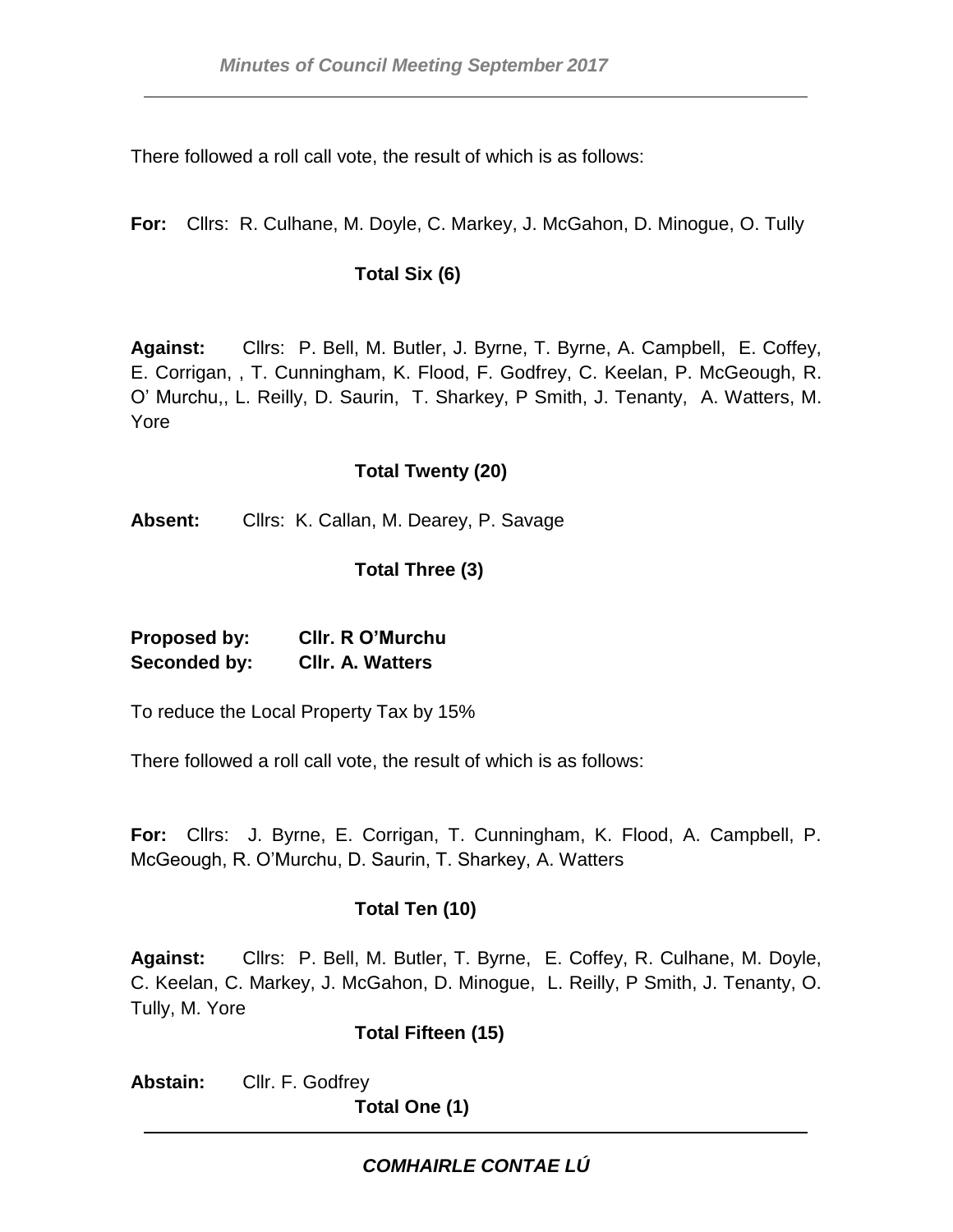**Absent:** Cllrs: K. Callan, M. Dearey, D. Saurin

#### **Total three (3)**

| Proposed by: | CIIr. P. Smith |
|--------------|----------------|
| Seconded by: | CIIr. P. Bell  |

The Local Property Tax to remain at National Level

There followed a roll call vote, the result of which is as follows:

**For**: Cllrs: P. Bell, M. Butler, J. Byrne, T. Byrne, A. Campbell, E. Coffey, E. Corrigan, R. Culhane, T. Cunningham, M. Doyle, K. Flood, F. Godfrey, C. Keelan, C. Markey, P. McGeough, R. O' Murchu, L. Reilly, D. Saurin, T. Sharkey, P Smith, J. Tenanty, A. Watters, M. Yore

#### **Total Twenty Three (23)**

**Against:** Cllrs: J. McGahon, D. Minogue, O. Tully

#### **Total Three (3)**

**Absent:** Cllrs: K. Callan, M. Dearey, P. Savage

#### **Total Three (3)**

**The motion was carried that having considered the Chief Executive's Report that the Local Property Tax be maintained at the national rate with no increase or decrease**

#### **Minute No.162/17**

#### **Votes of Sympathy**

Votes of sympathy were extended to:

- Members of staff who have been recently bereaved
- Eve McCrystal & Family on the death of her father
- Family and friends of Brendan Reilly
- Families and friends of those recently killed in a collision on the N2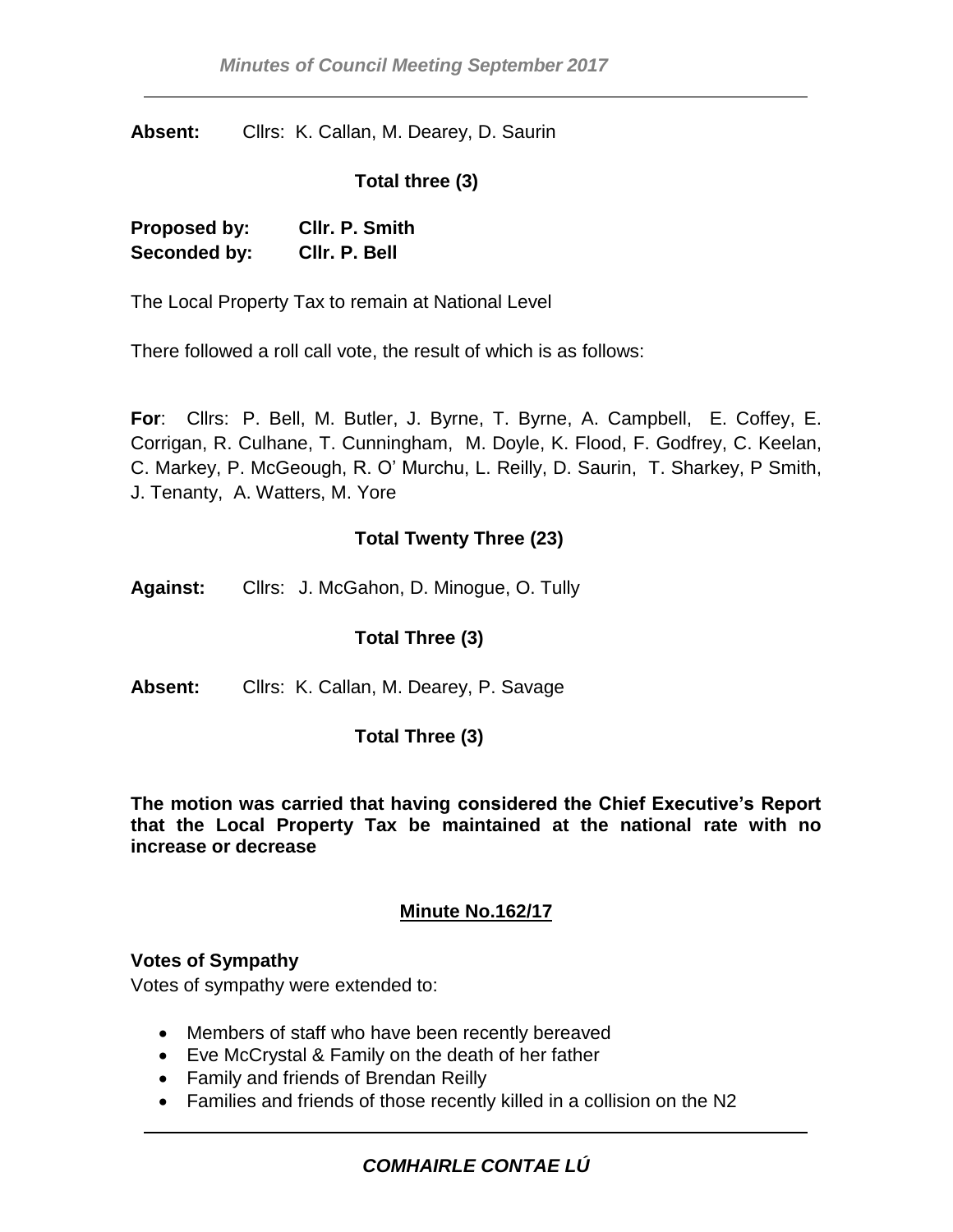• Family and friends of Joe Kirk

# **Minute No.163/17**

#### **Votes of Congratulations**

- Ciaran Rafferty, Golfer
- Jack Synnott, Leaving Certificate Student.

## **Minute No. 164/17**

### **Monthly Management Report**

Members considered the Management Report dated  $7<sup>th</sup>$  September 2017. Queries in regard to the report were addressed by the Chief Executive, Members of the Management Team, and Senior Staff. Issues addressed included:-

- Members were informed that no correspondence has been received to date in relation to the Town and Village Renewal Scheme.
- Members were informed that minutes of the meetings between Newry, Mourne and Down District Council and Louth County Council are circulated to members after they have been adopted at meetings. Members were encouraged to make every effort to attend these meetings.
- It was agreed to circulate details of members representing the Council on other bodies.
- An up-to-date staff list was requested.
- It was suggested that the Housing SPC should carry out a review of Choice Based Letting.
- It was pointed out that an update in relation to progress on the broadband strategy was outstanding.
- The need to make progress in relation to the use of new technology to enforce illegal parking on disability parking spaces was highlighted.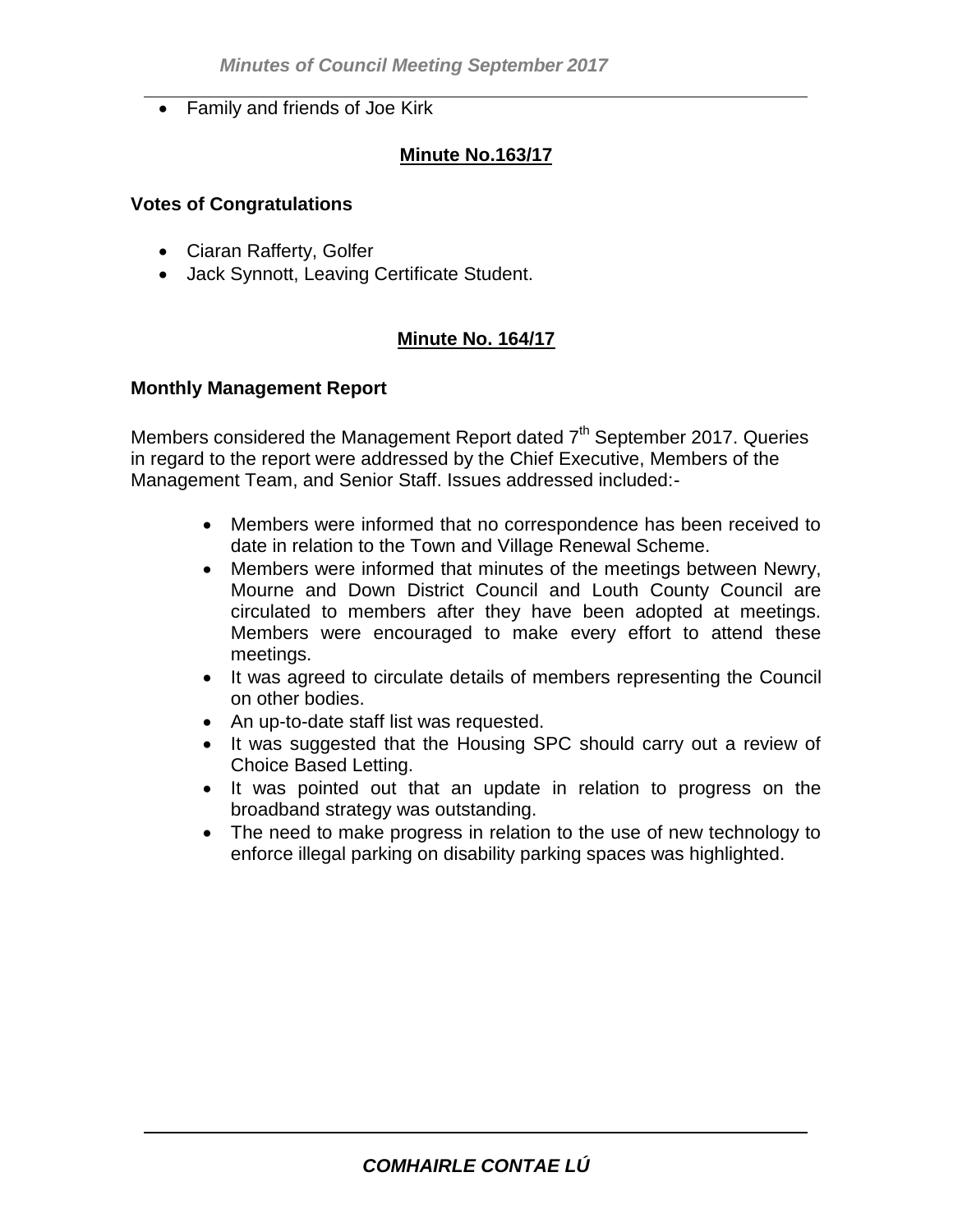### **Minute No. 165/17**

**Section 183 Notice - Disposal of Lands at Marsh Road, Drogheda - for approval**

| Proposed by:  | CIIr. F. Godfrey |
|---------------|------------------|
| Seconded by:  | CIIr. E. Coffey  |
| And resolved: |                  |

That having considered the notice on the matter dated  $25<sup>th</sup>$  August 2017 to confirm the Disposal of fee simple for land at Marsh Road, Drogheda for a consideration of €125,000 to Mr. Donal Kinsella.

Dissatisfaction was expressed at the poor condition of the site and the lack of action in relation to same. Following a discussion it was agreed to provide members with information in relation to the Section.183 procedure

## **Minute No. 166/17**

**Section 183 Notice - Disposal of Lands at Haynestown, Dundalk - for approval**

| Proposed by:  | Cllr. C. Markey |
|---------------|-----------------|
| Seconded by:  | CIIr. M. Yore   |
| And resolved: |                 |

That having considered the notice on the matter dated 31st August 2017 to confirm the Disposal of Land at Haynestown, Dundalk for a consideration of €37,100 to Reps of Thomas Lavelle, Florence McDowell, Michael Lavelle, and Gerard Lavelle

#### **Minute No. 167/17**

**Section 183 Notice - Disposal of Lands at Ladywell Terrace, Dundalk - for approval**

**Proposed by: Cllr. E. Coffey Seconded by: Cllr. M. Yore And resolved:**

That having considered the notice on the matter dated 22<sup>nd</sup> August 2017 to confirm the Disposal of Land at Ladywell Terrace, Dundalk for a consideration of €500 plus the Council's legal costs to Gas Networks, Ireland.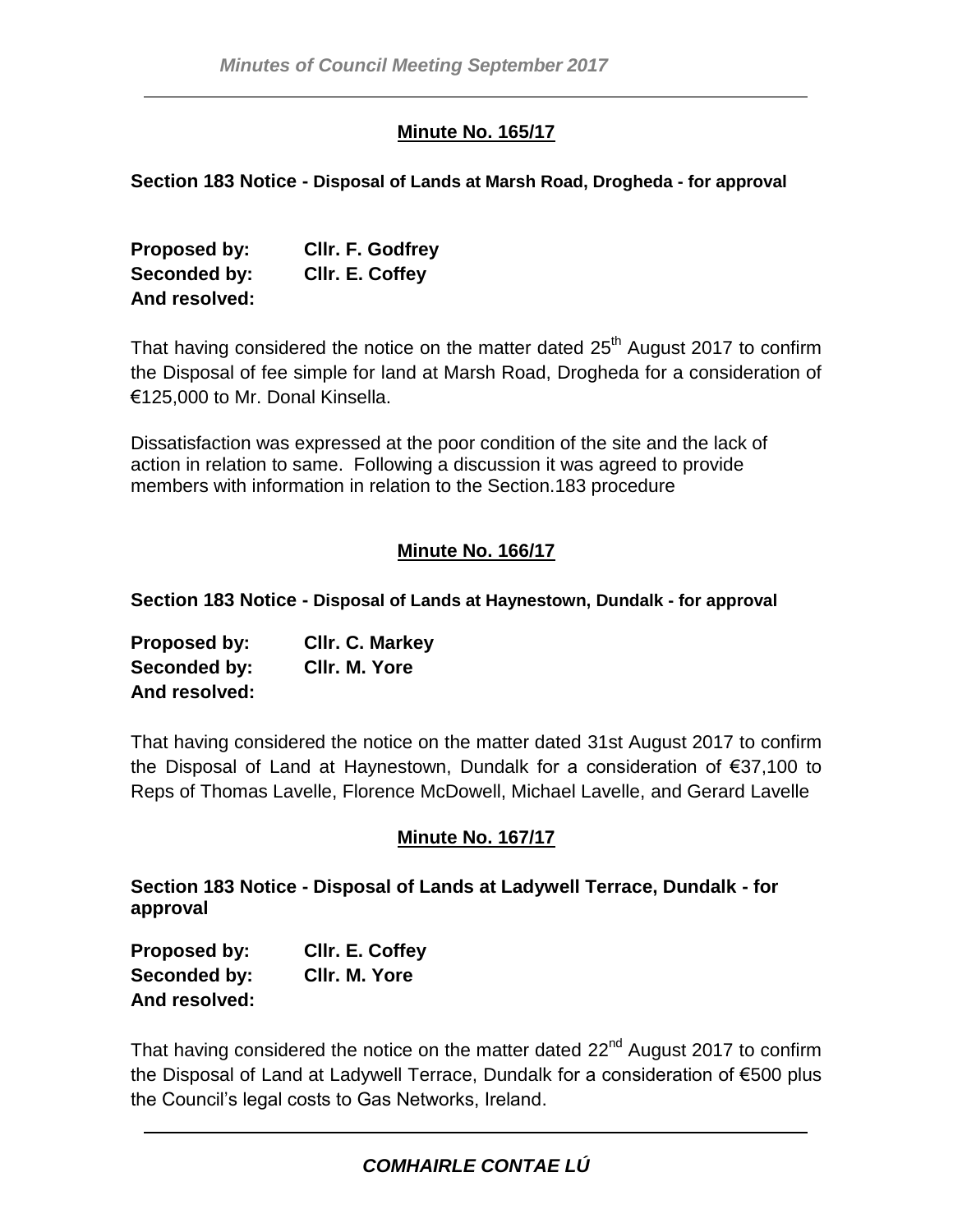## **Minute No. 168/17**

#### **Dunleer Local Area Plan 2017-2023**

Marguerite Quinn, Senior Executive Planner responded to various questions and queries from the members on the report

| Proposed by: | Cllr. F. Godfrey        |
|--------------|-------------------------|
| Seconded by: | <b>CIIr. D. Minogue</b> |
| And resolved |                         |

That the Chief Executive's Report on Proposed Amendments that constitute Material alterations to the Draft Dunleer LAP 2017-2023 and making by resolution of the Dunleer Local Area Plan 2017-2023.

## **Minute No. 169/17**

**Nomination to Local Community Development Committee (LCDC)**

| Proposed by:  | CIIr. M. Yore   |
|---------------|-----------------|
| Seconded by:  | CIIr. L. Reilly |
| And resolved: |                 |

To appoint Mr. Matthew McGreehan (Farming Agricultural Sector) to the above committee as per recommendation from Mr. Joe McGuinness, Director of Services & endorsed by the Corporate Policy Group, in correspondence dated September 2017 as circulated with the Agenda. Mr. McGrehan replaces Ms. Breeda Tuite in this sector. Tributes were paid to Ms. Tuite for her contribution to the committee during her tenure.

#### **Minute No. 170/17**

#### **Brexit – Border Corridor Study Report**

The report (for information) as circulated with the Agenda was noted by the members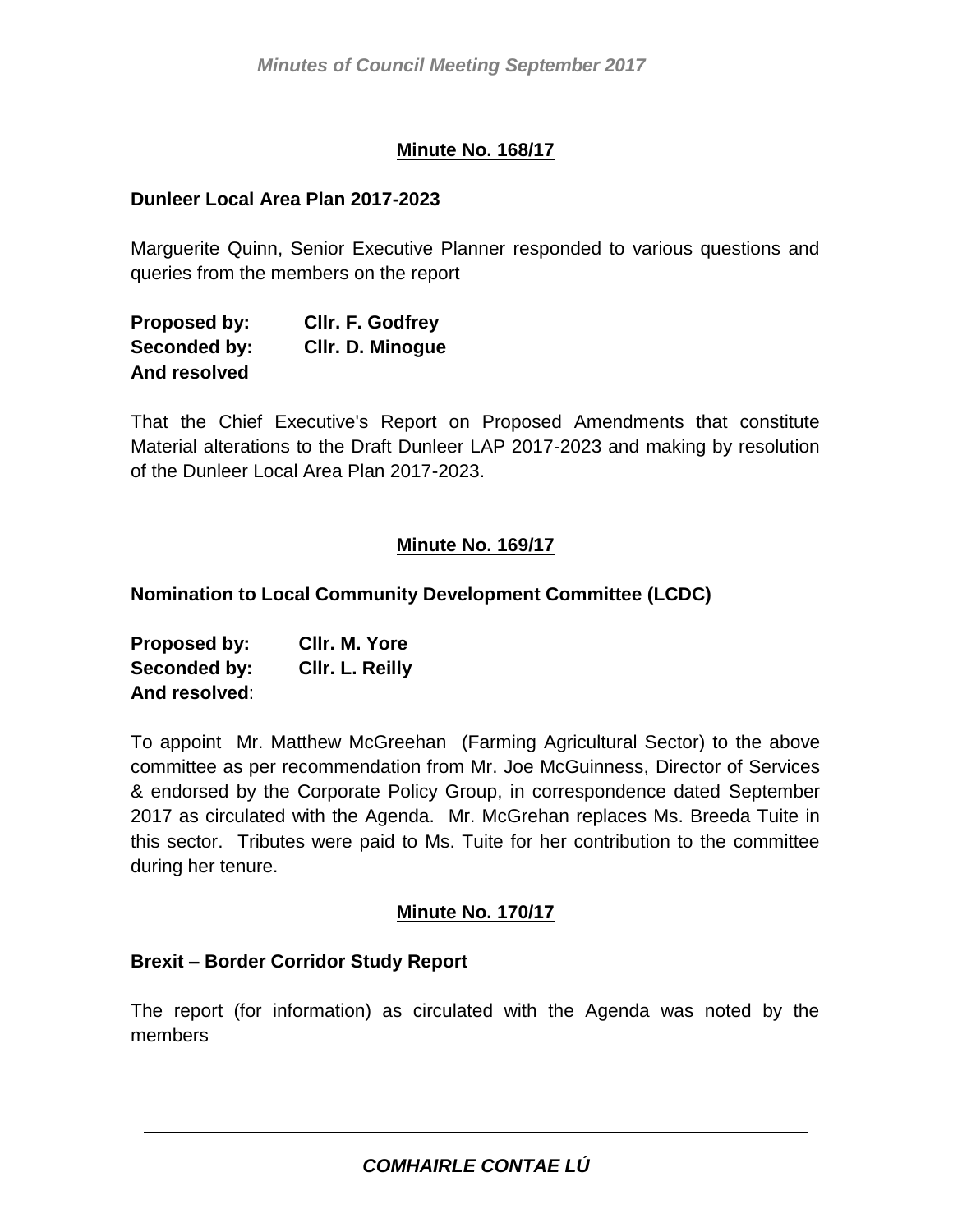# **Minute No. 171/17**

**Annual Report 2016**

**Proposed by: Cllr. F. Godfrey Seconded by: Cllr. O. Tully And resolved**:

That the Annual Report for 2016 as circulated was adopted by the members

# **Minute No. 172/17**

**Statutory 2018 Budget Meeting** 

| Proposed by: | CIIr. M. Butler |
|--------------|-----------------|
| Seconded by: | CIIr. E. Coffey |
| And resolved |                 |

It was agreed that the statutory budget meeting would take place on the afternoon of Monday, 20<sup>th</sup> November 2017.

## **Minute No.173/17**

**Conferences and Events**

| Proposed by:  | <b>CIIr. F. Godfrey</b> |
|---------------|-------------------------|
| Seconded by:  | CIIr. E. Coffey         |
| And resolved: |                         |

To approve attendance of members recorded in the Conference & Events Register at such Conferences and Events listed within the agenda.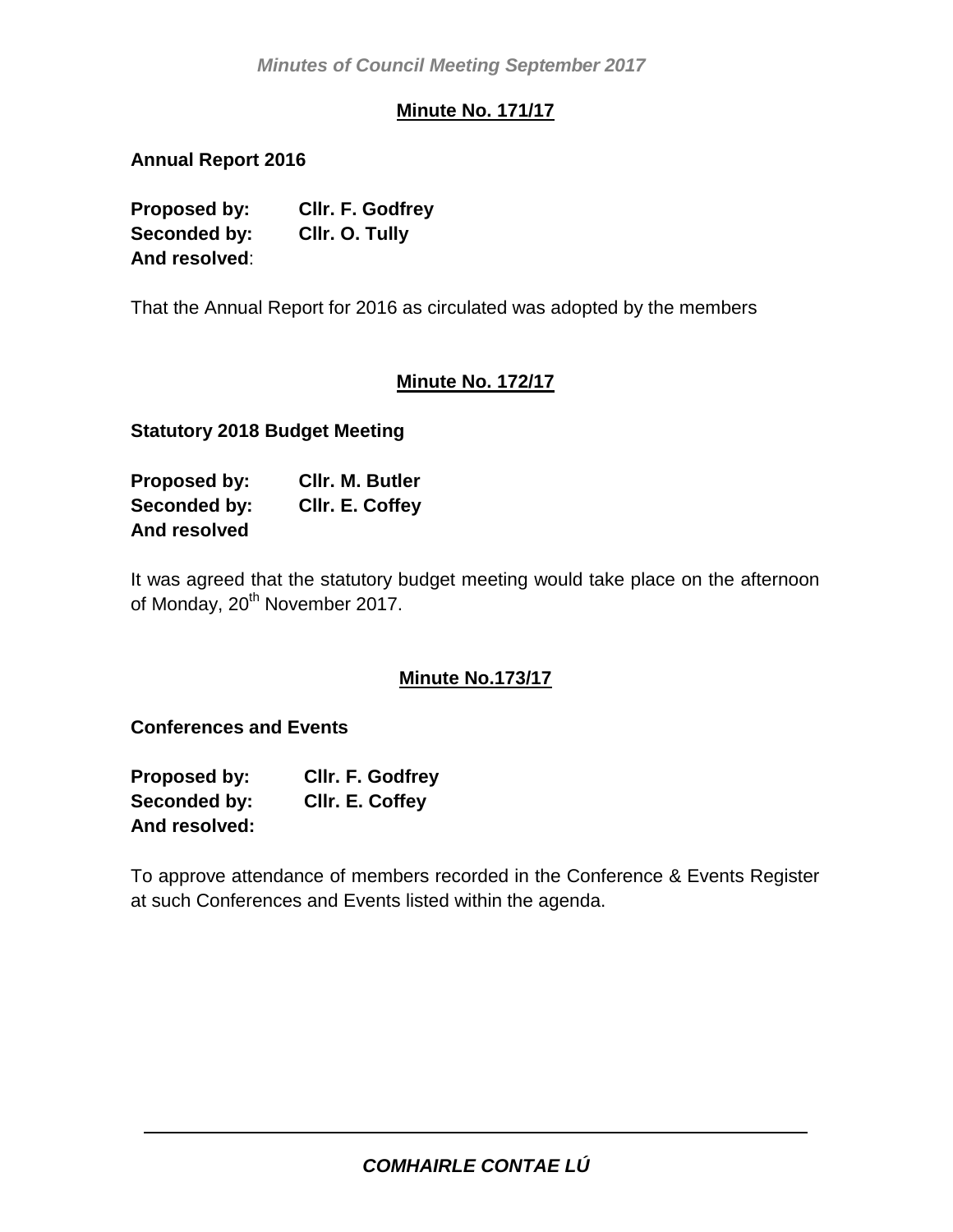# **Minute No. 174/17**

### **Allocation of Community Grants**

| Proposed by:  | CIIr. M. Butler |
|---------------|-----------------|
| Seconded by:  | CIIr. C. Keelan |
| And resolved: |                 |

To approve Members Community Grant Allocations (No. 35) as listed on the report circulated with the agenda

### **Minute No.175/17**

**Notice of Motion**

| <b>Proposed by:</b> | Cllr. F. Godfrey |
|---------------------|------------------|
| Seconded by:        | Cllr. D. Minogue |

That Louth County Council calls on the Office of Public Works to take immediate action to protect the High Crosses at Monasterboice from acid rain and pollution, and to enact preservative measures to ensure their safety for future generations.

Motion was supported by the Members and agreed to write to the OPW in this regard.

#### **Minute No. 176/17**

**Notice of Motion**

| <b>Proposed by:</b> | Cllr. F. Godfrey |
|---------------------|------------------|
| Seconded by:        | CIIr. E. Coffey  |

That Louth County Council requests that the Fire Chief reviews fire safety at blocks of apartments and hotels in County Louth, as well as terraced houses with shared attic space, and to ensure that properties are compliant with fire safety standards and regulations, and a report be generated.

#### **Reply**

**This is an executive matter, however the Chief Fire Officer in tandem with directions from the Dept of Housing is undertaking a review of all multi unit developments and has issued directions to persons who are deemed to be in control of these developments. No national directions have been issued with regard to terraced houses.**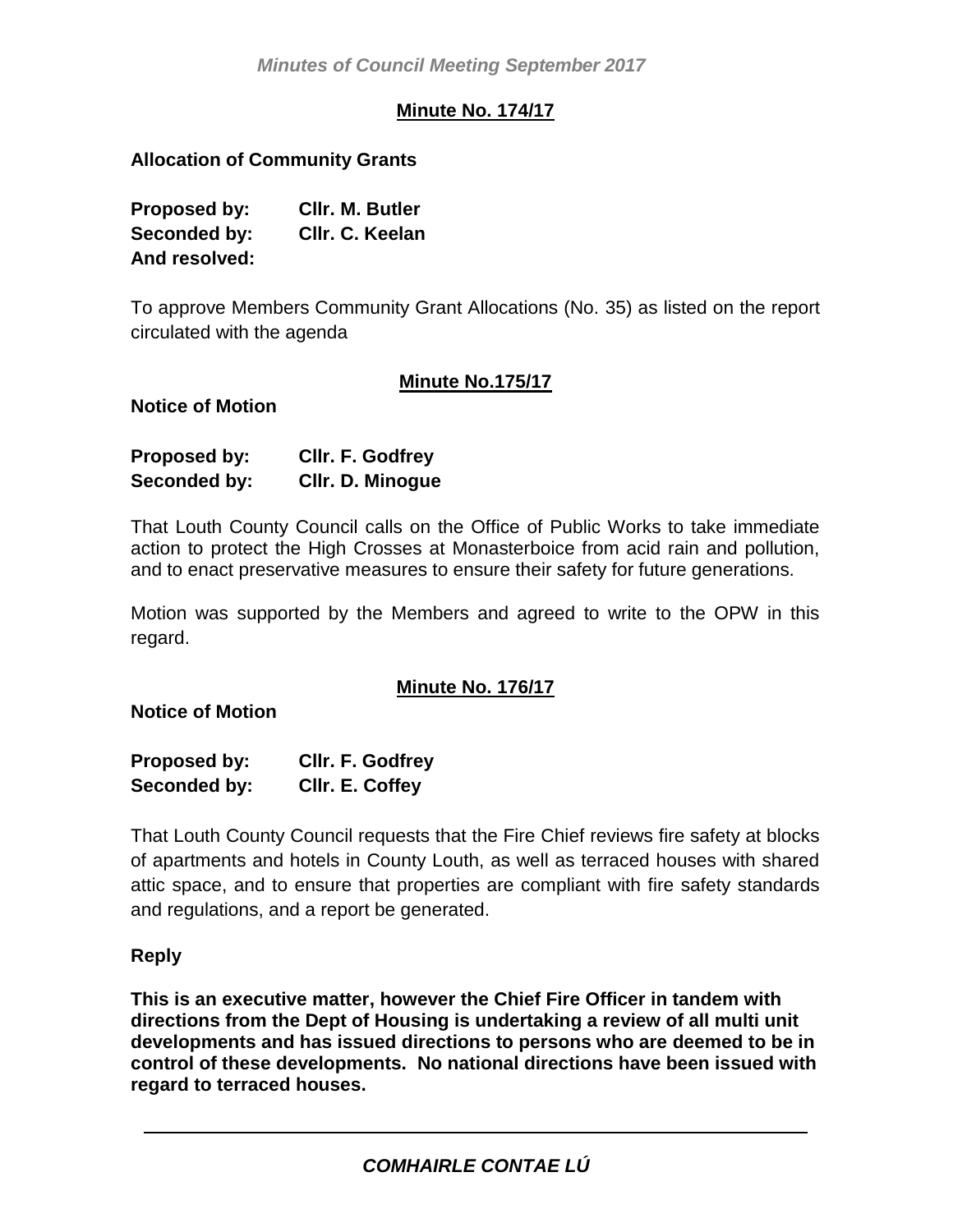### **Minute No. 177/17**

#### **Notice of Motion**

| <b>Proposed by:</b> | <b>CIIr. T. Sharkey</b> |
|---------------------|-------------------------|
| Seconded by:        | Cllr. E. Corrigan       |

That Louth County Council reviews the Casual Trading Bye-Laws - in particular to review the numbers and locations of bays.

#### **Reply:**

**A general review of the Casual Trading bye-laws will be considered in 2018 with a view to aligning bye-laws across the county**

Response was noted by the members

#### **Minute No.178/17**

#### **Notice of Motion**

| Proposed by: | CIIr. J. McGahon |
|--------------|------------------|
| Seconded by: | Cllr. O. Tully   |

'That Louth County Council supports the drinks industry and hospitality sector which supports 2,682 jobs in Louth and is a critical component of our offering to tourists, with tourism spend in Louth worth €53 million in 2016. Louth County Council backs the 'Support Your Local' campaign in calling for a reduction in excise tax on alcohol in budget 2018, in order to support jobs, the hospitality sector and the economy in County Louth

#### **Reply:**

#### **This is a matter for the members**

Following debate by the members the Motion was withdrawn

#### **Minute No.179/17**

**Notice of Motion**

### **Proposed by: Cllr. K. Callan**

Calling on this Council to condemn the actions of the Government of the United Kingdom in seeking to exit from The London Convention of 1964 in preventing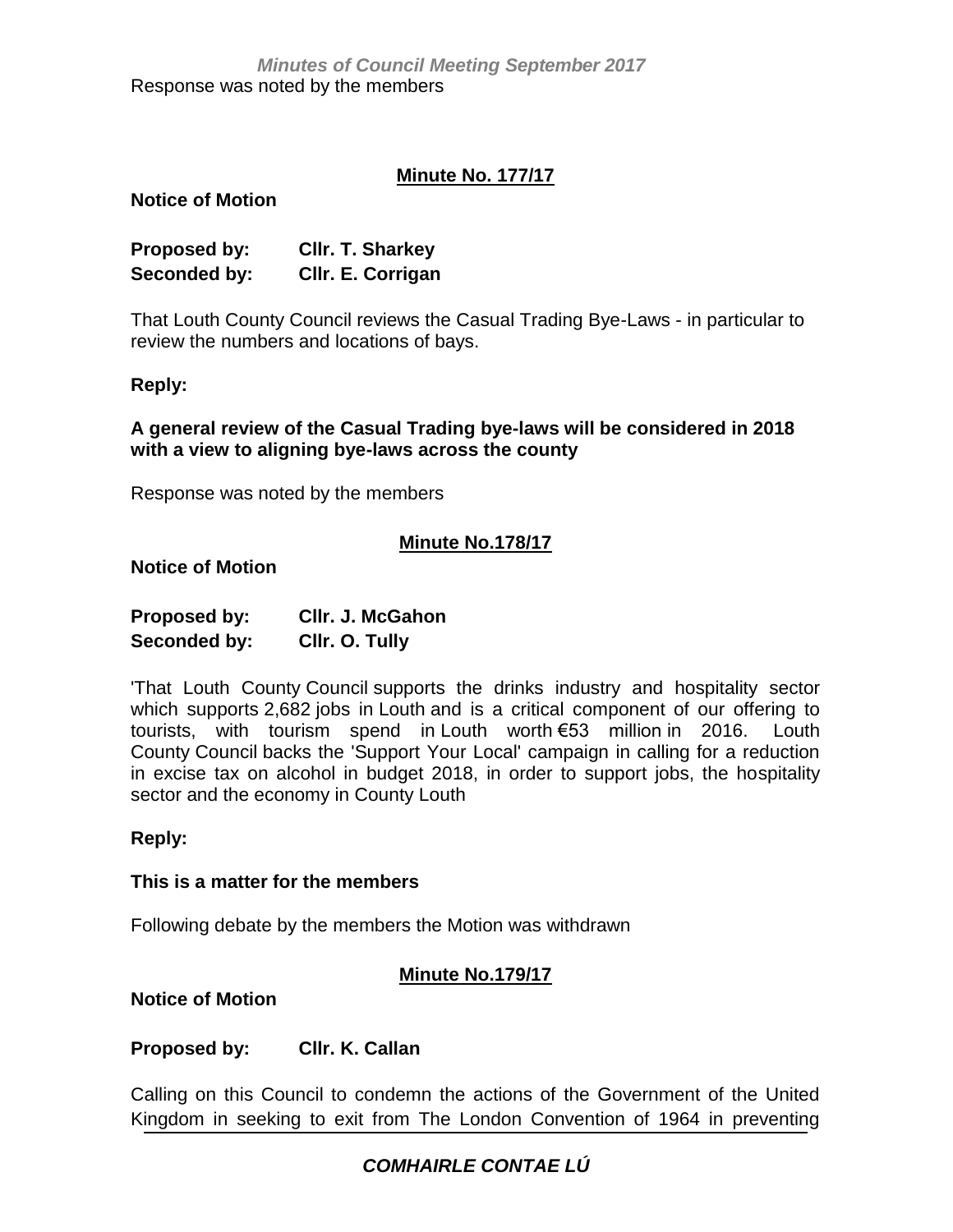#### *Minutes of Council Meeting September 2017*

countries from fishing in territorial waters whereby agreement has been in effect prior to the entry of the United Kingdom into the European Union which has permitted Irish Vessels to fish in British Territorial Waters to date

Motion was deferred to the October Meeting

# **Minute No.180/17**

#### **Notice of Motion**

| Proposed by: | <b>CIIr. T. Sharkey</b> |
|--------------|-------------------------|
| Seconded by: | Cllr. J. Byrne          |

That Louth County Council writes to the Director General of RTÉ to clarify that, contrary to graphics used on the Late Late Show, Friday 1st September 2017 there is no coastline on the northern edges of Sheelagh, Kilcurry or Faughart and asks RTÉ to make a public clarification of the matter in order to discourage seafarers from trying to sail to Carrickedmond, Rassan and Plaster and therefore avoid accidents).

### **Reply:**

### **This is a matter for the members**

The Members noted the reply.

## **Minute No.181/17**

#### **Notice of Question**

#### **From Cllr. M. Dearey**

Could the CE provide an update to Council on progress to populate the Register of Vacant Sites in County Louth?

#### **REPLY:**

**A presentation was made to the SPC (Planning & Environment) on Wednesday, 6th September, 2017 in respect of the Implementation of the Urban Regeneration Bill 2015 Vacant Site Levy (VSL). This presentation detailed that a Variation of the Louth County Development Plan 2015 – 2021 is required to incorporate specific policy objectives for the purposes of implementation of the VSL. The drafting the proposed Variation to the CDP is underway and it is proposed to bring it to the full council meeting in October, with a view to it going on public display.**